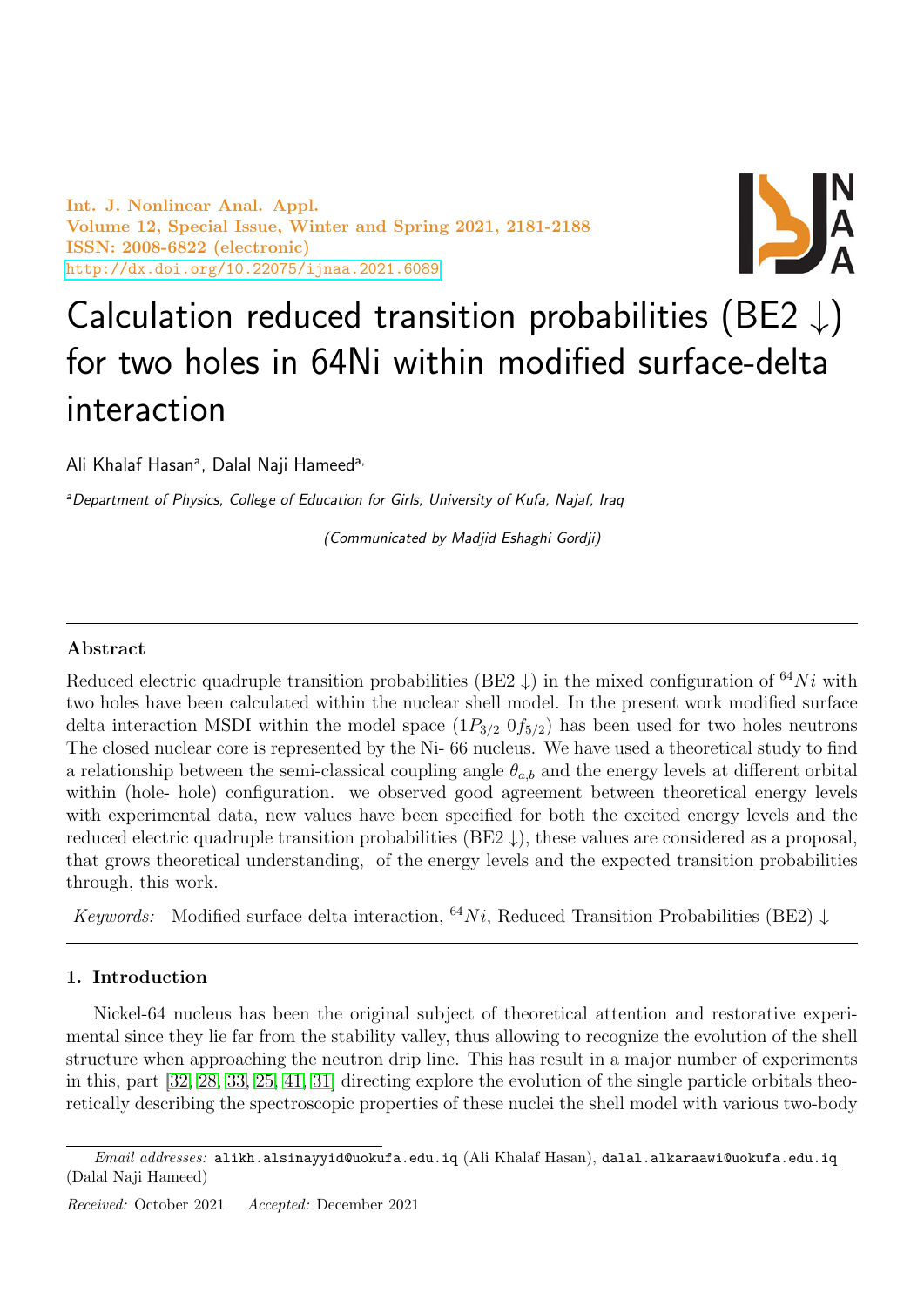effective interactions has been widely used recently. Through the last years, shell model effective interactions without any experimental modifications have proved to be able to describe with remarkable accuracy the spectroscopic properties of nuclei in several mass regions [\[6,](#page-6-2) [7,](#page-6-3) [8\]](#page-6-4). Having nuclear shell model SM in notion ,Talmi applied SDI the surface delta interaction to estimate feature of nuclear cases with few particle on a closed core [\[13\]](#page-6-5). It uses presumption, initially there exists an inert core of (closed shell) ,which acts within forces on to valence particles ; another presumption, there exists a residual-interaction by means of 2-body forces acting between the valence particles. Schiffer [\[29\]](#page-7-4) opinion the nuclei where 2 (hole, particle )there exists an inert core model of close shell ,which acts with central forces upon valence nucleons; another, there exists a residual interaction caused by two-body forces acting between the valence nucleons. Schiffer [\[29\]](#page-7-4) considered only those nuclei where two (particle or hole) are present in addition to closed shell ,and move in the orbits ja and jb of a self -consistent field. Schiffer pointed out the universal behavior of the effective interaction in terms of the angle between the angular momenta of the interacting nucleons, property which was later shown to be related to the short-range character of the effective interaction [\[38,](#page-7-5) [39\]](#page-7-6). The angle between the protons and neutrons (holes , particles) spin vector ja and vector jb were determined in Ref. [\[4,](#page-6-6) [34\]](#page-7-7). Several of theoretic study explaining nuclear SM , by using MSDI [\[20,](#page-6-7) [30,](#page-7-8) [27\]](#page-6-8). J. Kostensalo and J.Suhonen [\[23\]](#page-6-9) clarified a calculation of the properties pairing interaction for (even-even )reference nuclei in the mass region A =50 to 102 .K. Kaki [\[24\]](#page-6-10) studied the elastic scattering for 48–82 Ni .In Ref. [\[22\]](#page-6-11) explain beta decay of 62,64,68 Ni .In Ref. [\[35\]](#page-7-9) explain optical model Ni –isotopes . In the recent years ,we studied the energy levels for different states within shell model [\[17,](#page-6-12) [14\]](#page-6-13), the excitation energies for state hole –hole [\[15\]](#page-6-14), particle–hole [\[13,](#page-6-5) [16\]](#page-6-15) and particle- particle [\[18,](#page-6-16) [19\]](#page-6-17) by using MSDI and surface delta interaction. Previous studies encourage the aim of the present study by application of MSDI predicting low-lying levels structure of 64Ni nuclei. We have used a theoretical process to find link between the classical coupling angle and energy levels at different orbital and determined the reduced electric quadruple transition probabilities (BE2  $\downarrow$ ).

#### 2. Theory

Among the hypothesis of the shell model, there is a remaining interaction which are resulting between two valence nucleons , defining as the collision force between the nucleons which occurs as a cause of the perturbation in the Hamiltonian operation and equal to the sum of two basic parts . This is clarified as the following [\[2,](#page-6-18) [5\]](#page-6-19):

$$
H = \sum_{k=l} H_0 + \sum_{k \le l} V_{kl} \tag{1}
$$

Where  $\sum_{k\leq l} V_{kl}$  is expressed on residual 2-body interactions and can be re-written as:

$$
\sum_{k < l} V_{kl} = \sum_{IM} \sum_{j_a \ge j_b} \sum_{j_c \ge j_d} \langle j_a j_b | V | j_c j_d \rangle_I a_{IM}^+(j_a j_b) a_{IM}^+(j_c j_d) \tag{2}
$$

If  $\delta_j$  is the energy of single particle state j relative to the closed core and  $\langle j_a j_b | V | j_c j_d \rangle = V_{abab}^{IT}$  is the matrix element [\[26\]](#page-6-20) the interaction energy when the 2 particle couple to angular momentum I the energy of this state relative to the closed shell

$$
\langle H \rangle = 2\delta_j + \langle j_a j_b | V | j_c j_d \rangle \tag{3}
$$

In order to depict the low-lying states, one should consider a situation where several single-particle levels are the basis; if there are two states denoted by  $|j_a j_b I M\rangle$  and  $|j_c j_d I M\rangle$  then their energies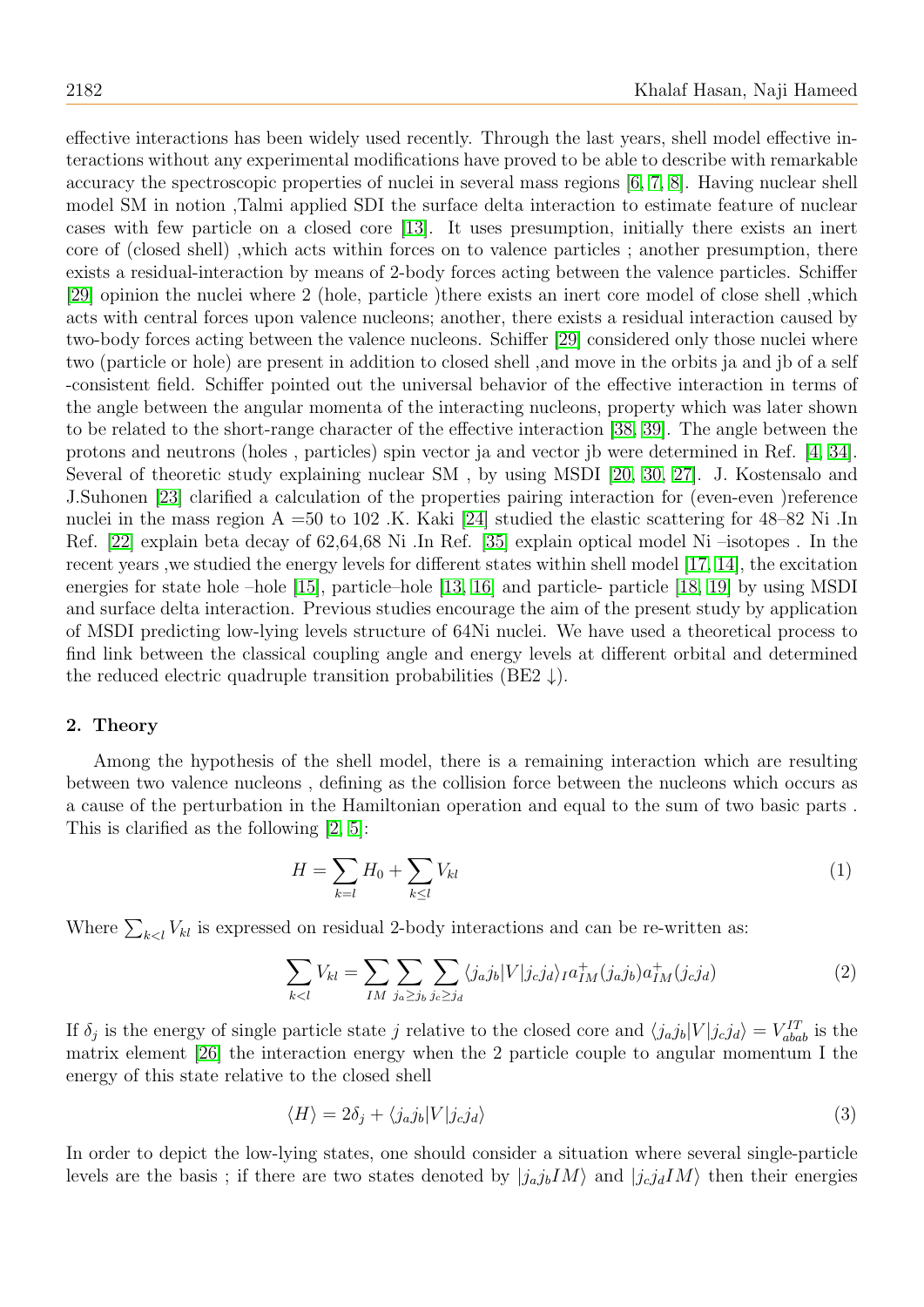with respect to the (core) are given by [\[26,](#page-6-20) [3\]](#page-6-21).

$$
\langle H \rangle_{11} = \delta_{ja} + \delta_{jb} + V_{abab}^{IT} \tag{4}
$$

$$
\langle H \rangle_{22} = \delta_{jc} + \delta_{jd} + V_{abab}^{IT} \tag{5}
$$

$$
\langle H \rangle_{12} = \langle H \rangle_{21} = V_{abab}^{IT} \tag{6}
$$

To calculate the matrix element by using MSDI potential for the residual nucleon -nucleon interaction [\[13,](#page-6-5) [15\]](#page-6-14).

$$
V_{a,b} = -4\pi A_T \delta\Omega_{a,b}\delta(\hat{r}(a)) - R_0\delta(\hat{r}(b)) - R_0 + B\tau_a\tau_b \tag{7}
$$

The  $\hat{r}(a)$ ,  $\hat{r}(a)$  are the position of vectors, R0 represent nucleus radius [\[11,](#page-6-22) [9,](#page-6-23) [19\]](#page-6-17)  $A_T$  represent strength the interaction. The magnitude,  $B\tau_a\tau_b$  represent o amount for the split between the levels with various angular momentum.  $V_{a,b}$  is represent MSDI. Matrix element of is written [\[26,](#page-6-20) [21,](#page-6-24) [12\]](#page-6-25).

$$
V_{abab}^{IT} = -\frac{A_T}{2(2I+1)} \times \sqrt{\frac{(2j_a+1)(2j_b+1)(2j_c+1)(2j_d+1)}{(1+\delta_{ab})(1+\delta_{cd})}}
$$
  
 
$$
\times [(-1)^{l_a+l_b+j_c+j_d} h_I(j_a j_b) h_I(j_c j_d)] [1-(-1)^{l_c+l_d+I+T}]
$$
  
 
$$
- [k_I(j_a j_b) k_I(j_c j_d)] [1+(-1)^T] + \{[2T(T+1) - 3]B + C\} \delta_{a,c} \delta_{b,d}
$$
 (8)

Where it is  $h_I(j_a j_b) = \langle j_b - \frac{1}{2} \rangle$  $\frac{1}{2}j_a$ 1  $\frac{1}{2}|I0\rangle, k_I(j_aj_b) = \langle j_a \frac{1}{2}$  $\frac{1}{2}j_b$ 1 2  $|I1\rangle$ ; Where  $\langle \cdot | \cdot \rangle$  is the Clebsh-Gordon coefficients

The behavior of  $(2h)$  nuclei is very much the same that nuclei except that the single particle energy  $e_{h(hole)} = -e_{p(particle)}$  [\[13,](#page-6-5) [16,](#page-6-15) [3\]](#page-6-21) The comportment of diagonal ion 2 - body matrix element as a function of the angular momentum I of ( hole - hole) case is special when their data are plot in advantage way The major source of facts about total angular momentum and parity is the study of electromagnetic transfers, because electromagnetic interaction is a well know phenomenon different nuclear forces [\[26,](#page-6-20) [3\]](#page-6-21). The survey of gamma radiation emission has become associated with nuclear interactions, internal transformation, and nuclear decay. The decay rate of the emission gamma ray photon that results from the multipolar transitions from the initial state  $I_i$  to the final state  $I_f$ . The reduced transition probabilities can be calculated from the following equation [\[26\]](#page-6-20).

$$
B(EL: Ii \to If) = \frac{1}{(2l_i + 1)} \sum_{M_i M_f M} |\langle \psi_{I_f M_f} | T_{LM}^{(E)} | \psi_{I_i M_i} \rangle|^2
$$

$$
(\frac{2I_f + 1}{2I_i + 1}) |\langle \psi_{I_f} | | T_L^{(E)} | | \psi_{I_i} \rangle|^2
$$
(9)

where  $I_i$  and  $I_f$  represents the angular momentum of the initial and final states while  $T_{LM}^{(E)}$  represents the multipolar electric effect .Gamma decay is expressed in Weisskopf units, and in order to judge whether the transition is relatively weak or strong, the B value of the single particle is often given in Weisskopf units in practical values. This unit is an estimate of the B value of the single particle (proton or neutron), and the following equations show how it depends on the mass number [\[26,](#page-6-20) [36\]](#page-7-10).

$$
B_{\omega}(E\lambda) = \left(\frac{1}{4\pi}\right) \left[\frac{3}{(3+\lambda)}\right]^2 (1.2A^{\frac{1}{3}})^{2\lambda} e^2 f m^{2\lambda} \tag{10}
$$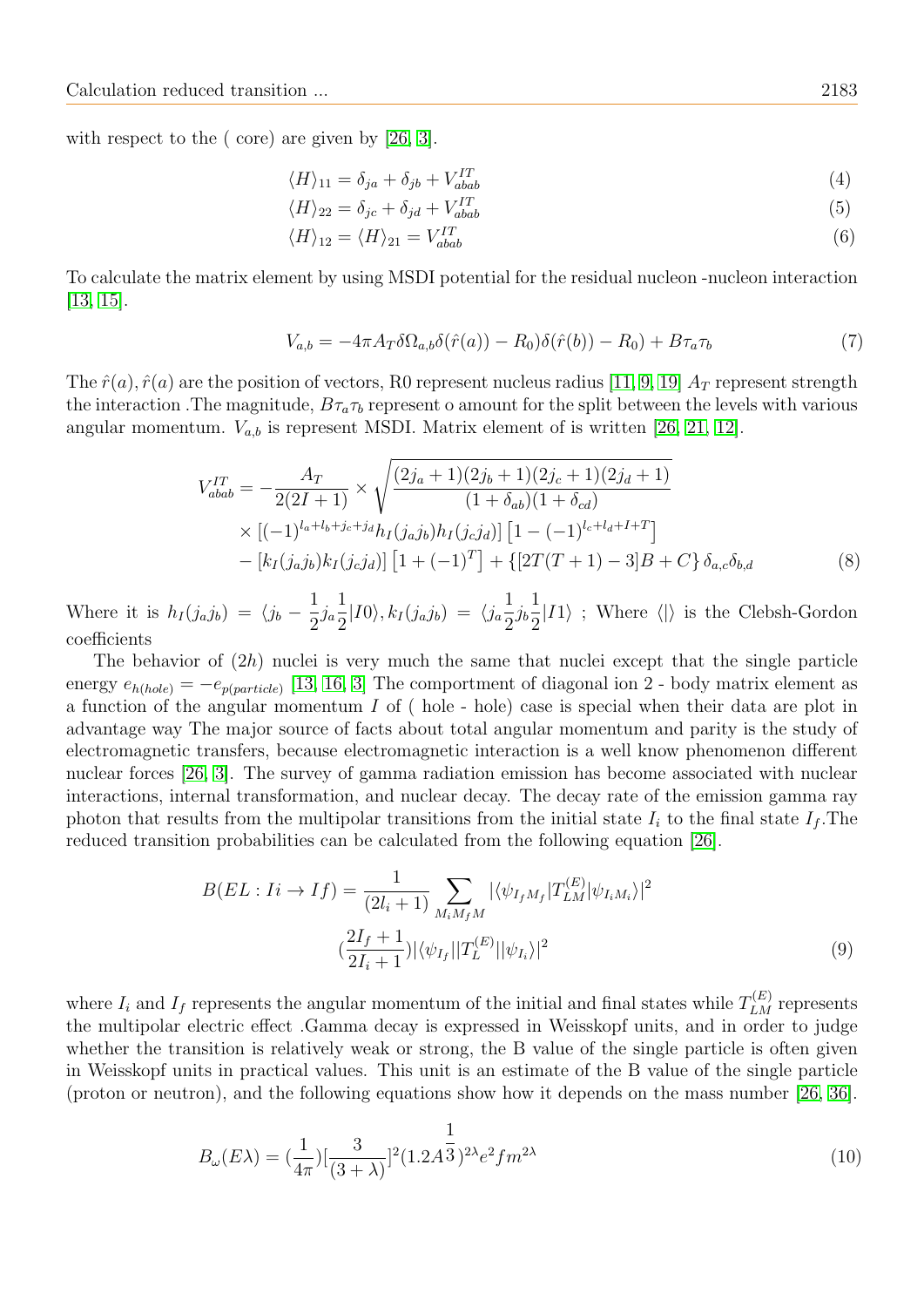where  $\lambda$  is the gamma ray photon of the transition, and A is the mass number. The most commonly used equations are

$$
B_{\omega}(E_1) = 0.0645 A \overline{3} e^2 f m^2
$$

$$
B_{\omega}(E_2) = 0.0594 A \overline{3} e^2 f m^4
$$

when hole - hole in orbits  $j_a$  and  $j_b$  with  $I = j_a + j_a$  one can write [\[40\]](#page-7-11).

$$
I^{2} = (j_{a} + j_{a})^{2} = j_{a}^{2} + j_{b}^{2} + 2 \times (j_{a}j_{b})cos\theta_{a,b}
$$
\n(11)

 $\theta_{a,b}$  is the angle between the vectors  $j_a$  and  $j_b$ . Since the length of vector j is given by  $\sqrt{j(j+1)}$ one obtains from eq (12) in a classical picture [\[10\]](#page-6-26). Where  $\theta_{a,b}$  is the angle between the vectors  $j_a$ and  $j_b$ . Since the length of vector j is given by  $\sqrt{j(j + 1)}$  one obtains from eq (12) in a classical picture [\[10\]](#page-6-26).

$$
Cos\theta_{a,b} = \frac{I(I+1) - j_a(j_a+1) - j_b(j_b+1)}{2\sqrt{j_a(j_a+1)j_b(j_b+1)}}
$$
(12)

The I-dependence of the matrix element  $V_{abab}^{IT}$  can thus be plotted as a function of the angle  $\theta_{a,b}$ . The radial overlaps of the particle orbits for light nuclei differ from those for heavy nuclei. The proton -neutron configurations correspond to nucleon pair having mixed isospin and one find [\[15,](#page-6-14) [16\]](#page-6-15).

$$
E_I(p,n) = \frac{1}{2} \{ (V_{abab}^{IT})_{T_I=1} + (V_{abab}^{IT})_{T_I=0} \}
$$
\n(13)

Plotting the excitation energy of these states as a function of the corresponding angle  $\theta_{a,b}$  determined as specified by Eq.(12). For neutron and proton in various orbits the absolute value of average two body energy is given by [\[19\]](#page-6-17):

$$
\bar{E} = |\sum_{I} (2I+1)E_{I} \{ \sum_{I} (2I+1) \}^{1/2} |
$$
\n(14)

With  $E_I$  defined by Eq. (13).

### 3. Results and discussion

Some properties of nuclear structure for ground bands of  $^{64}Ni$  nuclei have been calculated using MSDI. Hole nucleons of these nucleus are distributed in:  $(1P_{3/2}0f_{5/2})$  model space. In these calculations MSDI have been utilized to estimate the energy levels and classical coupling angles  $\theta_{a,b}$  for 2 neutrons hole. Thus,  $64Ni$  nuclei are discussed the following. There are 2 neutrons hole less then closed shell  $N = 38$ . In this case, the original MSDI Hamiltonian is adjusted to properly the ground state energy. It is found that the acceptance with the experimental value is very good. In order to involve the neutrons contribution, configurations mixing between the orbit is applied. The spectrum of this nucleus was calculated by using Eq.( 4,5,6 and 8). Energy levels can be obtained by using the single particle energy [\[1\]](#page-6-27). Where:  $\delta_{0f_{5/2}} = 8.8061$  MeV and  $\delta_{1P_{3/2}} = 9.1162$  MeV. Table [1s](#page-4-0)how a comparison between a theoretical, Theor.Res. and experimental, Exp.Res., excitation energies, MeV, for <sup>64</sup>Ni nucleus by using Model Space  $(1P_{3/2}0f_{5/2})$ . From table [1](#page-4-0) it can be concluded the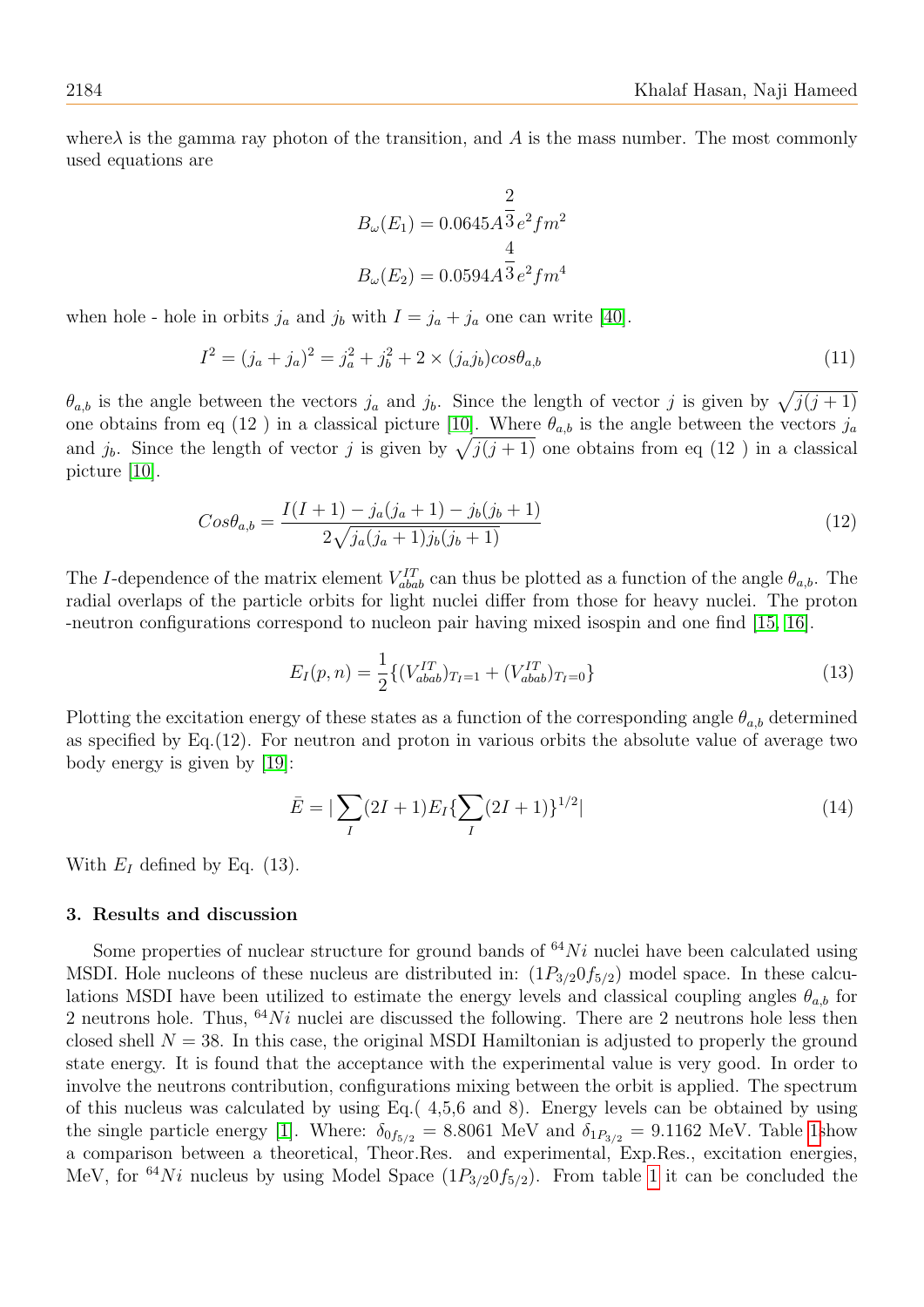model space considered predict results in agreement with the observed data especially at low-excited energy levels. The MSDI calculations of the energies, and parity are in good agreement with the experimental values [\[37\]](#page-7-12). Good agreement between theoretical energy levels with experimental data. The new energy levels, which are expected for this nucleus in the states  $(4^+_1, 2^+_2, 2^+_3)$  and  $(1^+_1, 2^+_2)$ established experimentally. Plotting excitation energy of these states as a function of the identical angle determined according to Eq.  $(12)$ . Table [2](#page-4-1) show (according to states of angular momentum I, all possible cases of the classical coupling angle data within configuration  $(1P_{3/2}0f_{5/2})$  Table [3.](#page-5-0) show reduced transition probability  $B(E2; \downarrow)$  for <sup>64</sup>Ni nucleus with the experimental value [\[37\]](#page-7-12). Fig. [1](#page-5-1) show the behaviour for even states  $j_a + j_b + I = even$  and odd states  $j_a + j_b + I = odd$  of effective interaction for  $64Ni$ . Curvature is a measure of a short- range attractive force. The highest spin I values correspond to least possible angle  $\theta_{a,b}$  and contrariwise. The energy levels seem to follow 2universal functions which depend on the classical- coupling angles  $\theta_{a,b}$ .

<span id="page-4-0"></span>Table 1: Comparison between a theoretical, Theor.Res. and experimental, Exp.Res., excitation energies, MeV, for  $64Ni$  nucleus

| $I^{\pi}$       | $\overline{Energy}$ | $\overline{\mathit{Energy}}$ | $I^{\pi}$ |
|-----------------|---------------------|------------------------------|-----------|
|                 | (MeV)               | (MeV)                        |           |
| Theor. Res.     |                     | [37]<br>Exp. Res.            |           |
| $0^{+}_{1}$     | 0.000               | 0.000                        | $(1 +$    |
| $2^{+}_{1}$     | 1.3351              | 1.3457                       | $2+$      |
| $4^{+}_{1}$     | 1.4448              |                              |           |
| $2^{+}_{2}$     | 1.849               |                              |           |
| $1_{1}^{+}$     | 1.9809              |                              |           |
| $0\overline{5}$ | 2.2968              | 2.2765                       | (2)       |
| $4^{+}_{2}$     | 2.3946              | 2.6101                       | $4^+$     |
| $3^{+}_{1}$     | 2.7170              | 2.867                        |           |
| $2_{3}$         | 3.647               | 3.6478                       | $2^+$     |

<span id="page-4-1"></span>Table 2: According to states of angular momentum I , all possible cases of the classical coupling angle data.

| $I^{\pi}$   | $\overline{^{64}}Ni$<br>Configuration | state | $\theta_{a,b}^{\circ}$ |
|-------------|---------------------------------------|-------|------------------------|
| $0^{+}_{1}$ |                                       | Odd   | 180                    |
| $2^{+}_{1}$ |                                       | Odd   | 131.0823               |
| $4^{+}_{1}$ |                                       | Odd   | 81.78679               |
| $2^{+}_{2}$ |                                       | Odd   | 101.537                |
| $1_1^+$     |                                       | Odd   | 156.4218               |
| $0^+_2$     |                                       | Odd   | 180                    |
| $4^{+}_{2}$ |                                       | Even  | 49.10661               |
| $3^{+}_{1}$ |                                       | Odd   | 92.50139               |
| $2^+_3$     |                                       | Even  | 124.5668               |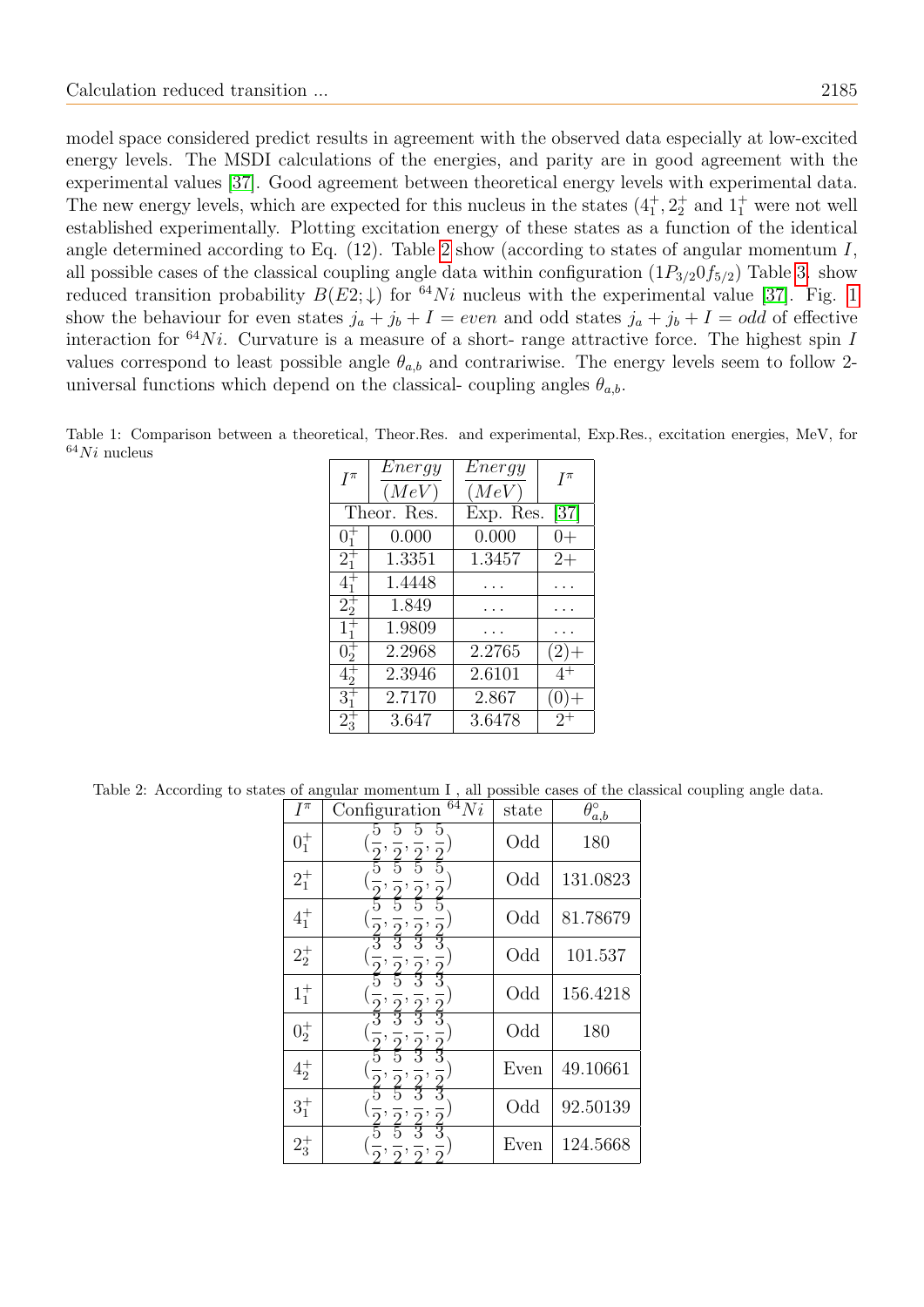| Transition $n$ levels     | Theoretical $B(E2), e^2fm^4$ | Experimental $B(E2), e^2fm^4$ |
|---------------------------|------------------------------|-------------------------------|
|                           | 117.6924                     | $117.6863 \pm 37.96$          |
| $2^{+}_{2}$               | 52.59697                     | $\cdots$                      |
| $2^+_{3}$                 | 11.21293                     | $\cdots$                      |
| $2^+_{3}$                 | 240.6839                     | .                             |
|                           | 79.15135                     | $101.7417 \pm 16.7039$        |
| $4^{\text{-}}_{\text{-}}$ | 79.15135                     | 212.5947±16.7039              |
| $4^{\dagger}_{2}$         | 194.7856                     | .                             |
|                           | 66.05897                     | $\cdots$                      |
|                           | 68.96398                     | .                             |
|                           | 22.02019                     | .                             |
|                           | 11.54148                     | $\cdots$                      |

<span id="page-5-0"></span>Table 3: Reduced transition probability  $B(E2;\downarrow)$  for <sup>64</sup>Ni nucleus with the experimental value [\[37\]](#page-7-12)

<span id="page-5-1"></span>

Figure 1: The value of theoretical energy levels for states as (hole –hole) a function of the classical coupling angles  $\theta_{a,b}$ 

## 4. Conclusion

The current theoretical calculations give the data of the energy levels, by using the MSDI potential for Ni nuclei The shell model used in the present study predicts most of the energy levels and their systematics with their total angular momentum. Comparing the experimental results with the shellmodel calculations shows that the level structures exhibit mainly the single-particle character. The most important results of calculations can be summarized as follows:

- The agreement between theoretical and experimental levels is satisfactory for excitation energies and transition probabilities  $B(E2;\downarrow)$ . New values for  $B(E2;\downarrow)$  not indicated by the experimental data.
- We observe the energy levels appear to follow two overall functions which depend on the classical coupling angles but are unconstrained of angular momentum I .The minimum angular momentum I values correspond to maximum angle and vice versa.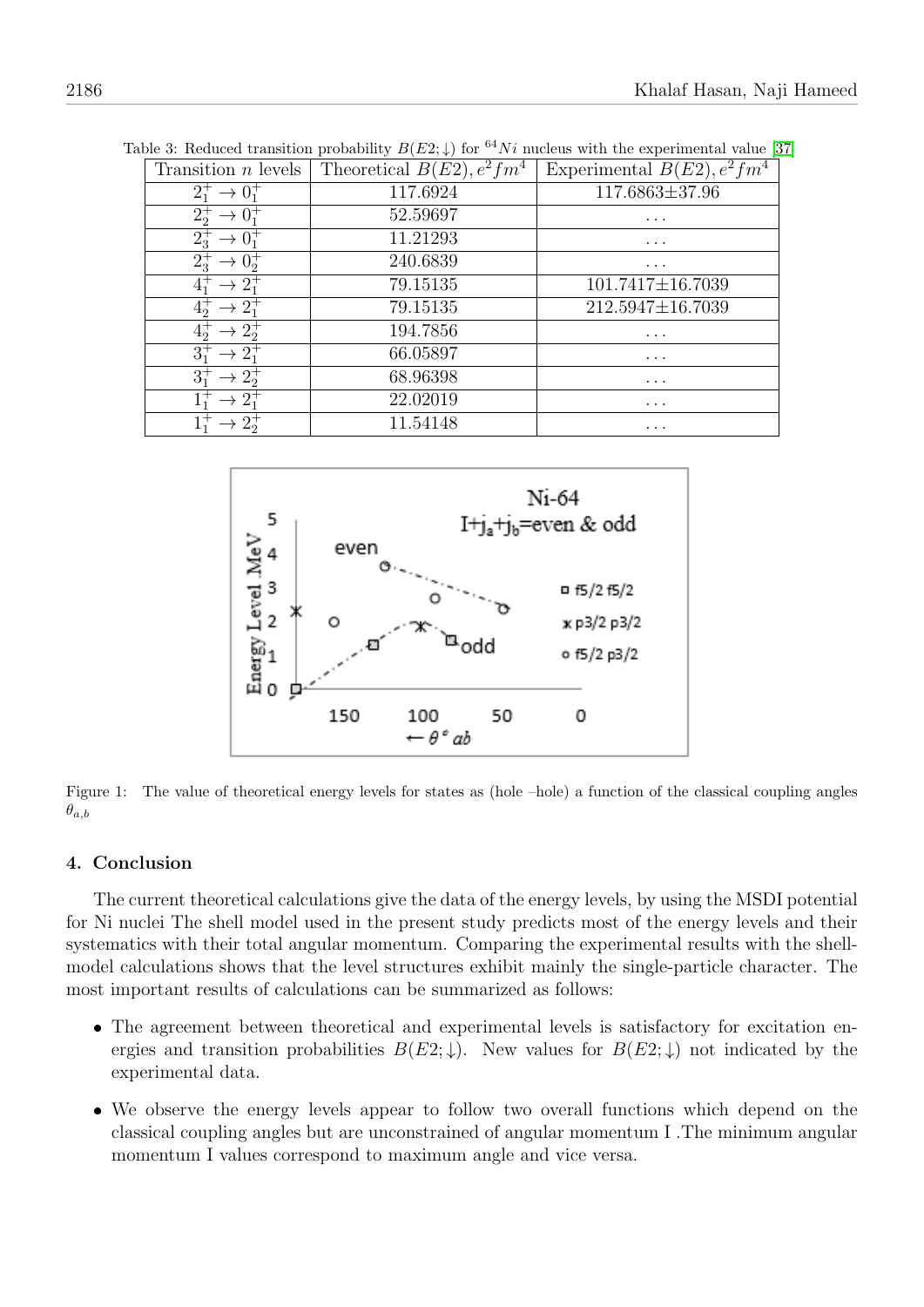The theoretical calculations in the nuclear shell model by using the MSDI reasonably agree with the experimental data. This indicates that the shell model is very good to describe the nuclear structure for 2-hole in Ni nuclei

## References

- <span id="page-6-27"></span>[1] G. Audi, A.H. Wapstr and C. Thibault, *The AME2003 atomic mass evaluation:*(*II). Tables, graphs and references*, Nuclear Phys. A 729 (2003) 337–676.
- <span id="page-6-18"></span>S. Bacca, Complete identification of states in <sup>208</sup>Pb below Ex = 6.2 Mev, Eur. Phys. J. Plus. 131 (2016) 107-119.
- <span id="page-6-21"></span>[3] P.J. Brussaard and P.W.M. Glauddemans, *Shell-Model Applications in Nuclear Spectroscopy*, North-Holland, Amsterdam, 197.
- <span id="page-6-6"></span>[4] E. Caurier, The shell model as a unified view Of nuclear structure, Rev. Mod. Phys. 77 (2005) 427–480.
- <span id="page-6-19"></span>[5] A.S. Changizi and Ch. Qi, Odd–even staggering in neutron drip line nuclei, Nuclear Phys. A 951 (2016) 97–115.
- <span id="page-6-2"></span>[6] L. Coraggioet, A. Covello, A. Gargano and N. Itaco, Proton-neutron multiplets in exotic 134Sb: testing the shell-model effective interaction, Phys. Rev. C. 73(031302) (2006).
- <span id="page-6-3"></span>[7] L. Coraggioet, A. Covello, A. Gargano and N. Itaco, Low-momentum nucleon-nucleon interactions and shell-model calculations, Phys. Rev. C 75(024311) (2007).
- <span id="page-6-4"></span>[8] L. Coraggioet, A.Covello, A. Gargano and N. Itaco, Similarity of nuclear structure in the  $^{132}Sn$  and  $^{208}Pb$ regions:proton-neutron multiplets, Phys. Rev. C 80(2) (2009).
- <span id="page-6-23"></span>[9] A. Faessler and A. Plastino, Model applications in spectroscopy, Z. Phys. 203 (1967) 333–443.
- <span id="page-6-26"></span>[10] A. Faessler and A. Plastino, The surface delta interaction in the transuranic nuclei, Z. Phys. 203(4) (1967) 333–345.
- <span id="page-6-22"></span>[11] H.T. Fortune, R. Sherr,  $2p3/2$  strength in  $40.41$ Sc and the  $39Ca(p, b)$  reaction rate, Phys. Review C 65(067301) (2002).
- <span id="page-6-25"></span>[12] W.M. Glaudemans, Two-body matrix elements from a modified surface delta interaction, Nucl. Phys. A 102 (1967) 593–600.
- <span id="page-6-5"></span>[13] D.N. Hameed and A.K. Hasan, *Energy levels Of isobaric nuclei (16N, 16F) within the modified surface delta*interaction model, Ukrain. J. Phys. 63 (2018) 579–590.
- <span id="page-6-13"></span>[14] D.N. Hameed and A.K. Hasan, Determining the excitation energies of 68Ni nucleus a function of the coupling angle by means of modified surface delta, J. Phys. Conf. Ser.  $1963$  (012062) (2021) 1–9.
- <span id="page-6-14"></span>[15] D.N. Hameed and A.K. Hasan, The relationship between the energy levels And semi-classical coupling angle  $\theta_{1,2}$ for48Sc, 54Co nuclei using pandya transformation Indian, Indian J. Phys. 95 (2021) 1833–1836.
- <span id="page-6-15"></span>[16] D.N. Hameed and A.K. Hasan, Energy levels of nuclei 40Sc and 40K as a function of semi-classical coupling angle  $\theta_{1,2}$  within the modified surface delta-interaction, Nucl. Phy. At. Energy 20(2) (2019) 146–152.
- <span id="page-6-12"></span>[17] A.K. Hasan, Shell model calculations for 18,19,20 O isotopes by using usda and usdb interactions, Ukr. J. Phys. 63 (2018) 3–9.
- <span id="page-6-16"></span>[18] A.K. Hasan and A.R.H. Subber, Level structure of 210Po by means Of surface delta interaction, Turk. J. Phys. 37 (2013) 348–350.
- <span id="page-6-17"></span>[19] A.K. Hasan and D.N. Hameed, Energy levels of 50Ca nucleus as a function of the classical coupling angle within MSDI, Neuro Quantol. 19(5) (2021) 61–67.
- <span id="page-6-7"></span>[20] A. Heusler, Complete identification of states in 208Pb below  $Ex = 6.2$  MeV, Phys. Rev. C 93(054321) (2016).
- <span id="page-6-24"></span>[21] A. Jasielska and S.Wiktor, Shell model interaction, Acta Phys. Polon. B 7(2) (1976) 333–342.
- <span id="page-6-11"></span>[22] J. Jing Liu, RA beta decay of nuclides 56Fe, 62Ni, 64Ni and 68Ni in the crust of magnetars, RRA. 11 (2016) 174–178.
- <span id="page-6-9"></span>[23] K. Joel and S. Jouni, Spin-multipole nuclear matrix elements in the Pn quasiparticle random-phase approximation:implications for B and B  $\beta$  Half-Lives, Phys. Rev. C 95(014322) (2017).
- <span id="page-6-10"></span>[24] K. Kaki, Neutron density distributions analyzed in terms of relativistic impulse approximation for nickel isotopes, Int. J. Modern Phys. E 24 (2015) 315–515.
- <span id="page-6-1"></span>[25] K. Kaneko, T. Mizusaki, Y. Sun and S. Tazaki, Systematical shell-model calculation in the pairing-plus-multipole Hamiltonian with a monopole interaction for the p  $\frac{1}{2}$  f  $\frac{3}{2}$  g  $\frac{9}{2}$  shell, Phys. Rev. C 92(044331) (2015) 67–89.
- <span id="page-6-20"></span>[26] R.D. Lawson, Theory of The Nuclear Shell Model, Clarendon Press, Oxford, 1980.
- <span id="page-6-8"></span>[27] F.A. Majeed and S. M. Obaid, *Nuclear structure study of*  $22.24$  *Ne and*  $24Mq$  *nuclei*, Rev. Mex. Fís. 65 (2019) 159–167.
- <span id="page-6-0"></span>[28] N.S. Martorana, G. Cardella, E.G.Lanza, L. Acosta and M.V. Andrés, On the nature of the Pygmy Dipole Resonance in 68Ni, Il Nuovo Cimento C 41 (2018) 1–4.